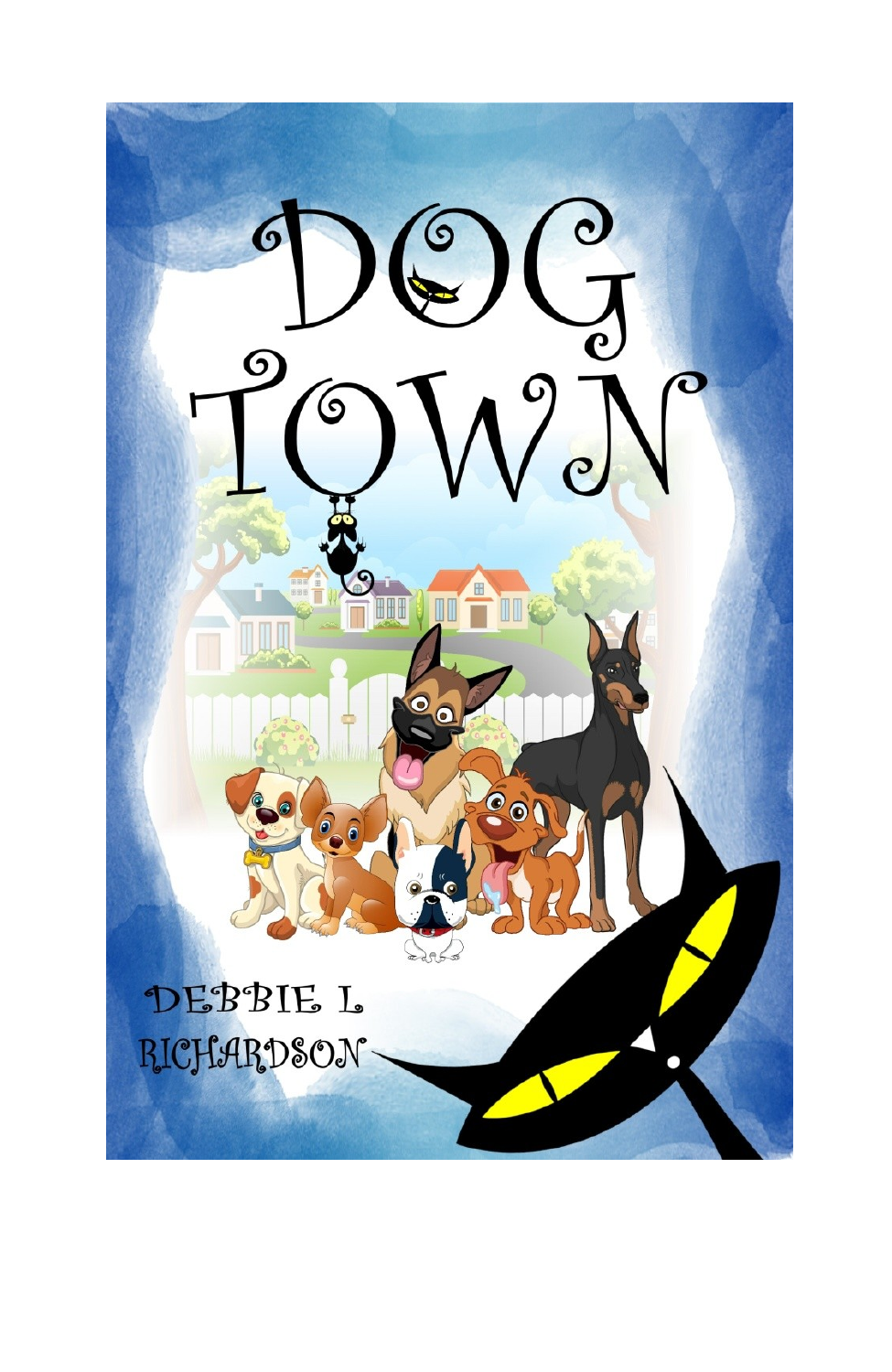DOG TOWN is set on the northern beaches of Sydney, Australia.

The story came to the author in a dream. A small dog named Harry, who loved to run, found himself lost in a strange town. Harry's best friend, Junior, was very sad about his disappearance. In this dream, the small dogs and big dogs lived apart, and cats were extinct. This formed the basis of Dog Town.

The Dog Paddle Challenge in Dog Town is based on a real race called the annual Scotland Island Dog Race. This event is a doggie-paddle race of 600 metres from Scotland Island to the ferry jetty at Church Point, in Sydney's northern beaches. The entry fee is a tin of dog food and the winning dog of each category takes all. There is only one rule: the owners must accompany their dog in the race, either by swimming, or on kayak or body-board, but the dogs must swim the race. And the dogs love it.

In 2019, a cat entered the race for the first time.

The author watched this race one year, and saw how much fun the dogs had. She simply had to include the race in this book.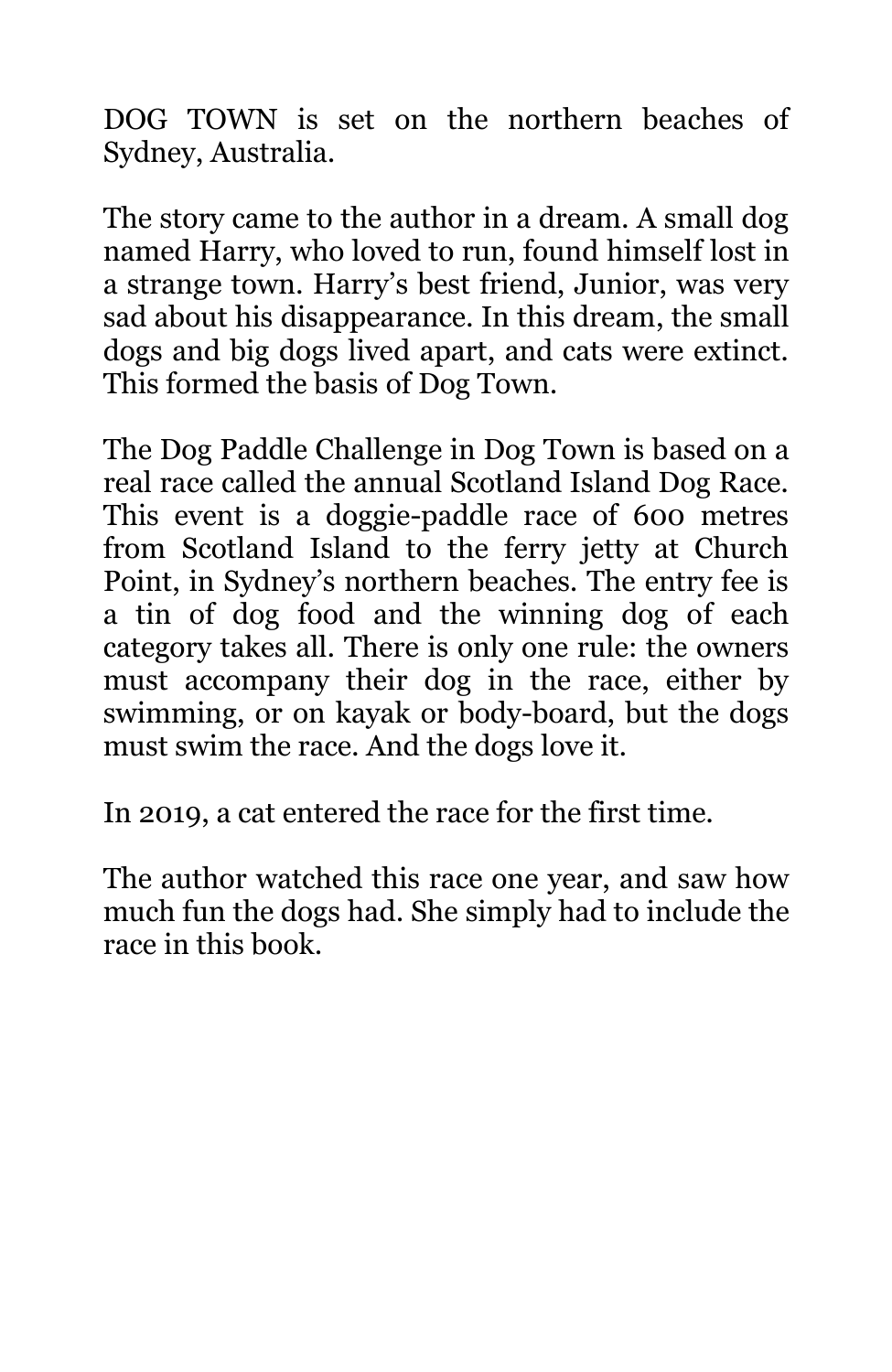Dog Town Written by Debbie L Richardson

Published by D L Richardson [www.dlrichardson.com](http://www.dlrichardson.com/)

This book is a work of fiction. The names, characters, places, and incidents are fictitious or have been used fictitiously, and are not to be construed as real in any way. Any resemblance to persons, living or dead, actual events, locales, or organisations is entirely coincidental.

Copyright (c) 2020 Debbie L Richardson

Written using English (Australia) spelling

All Rights Are Reserved. No part of this book may be used or reproduced in any manner whatsoever without written permission, except in the case of brief quotations embodied in critical articles and reviews.

First electronic publication: April 1, 2020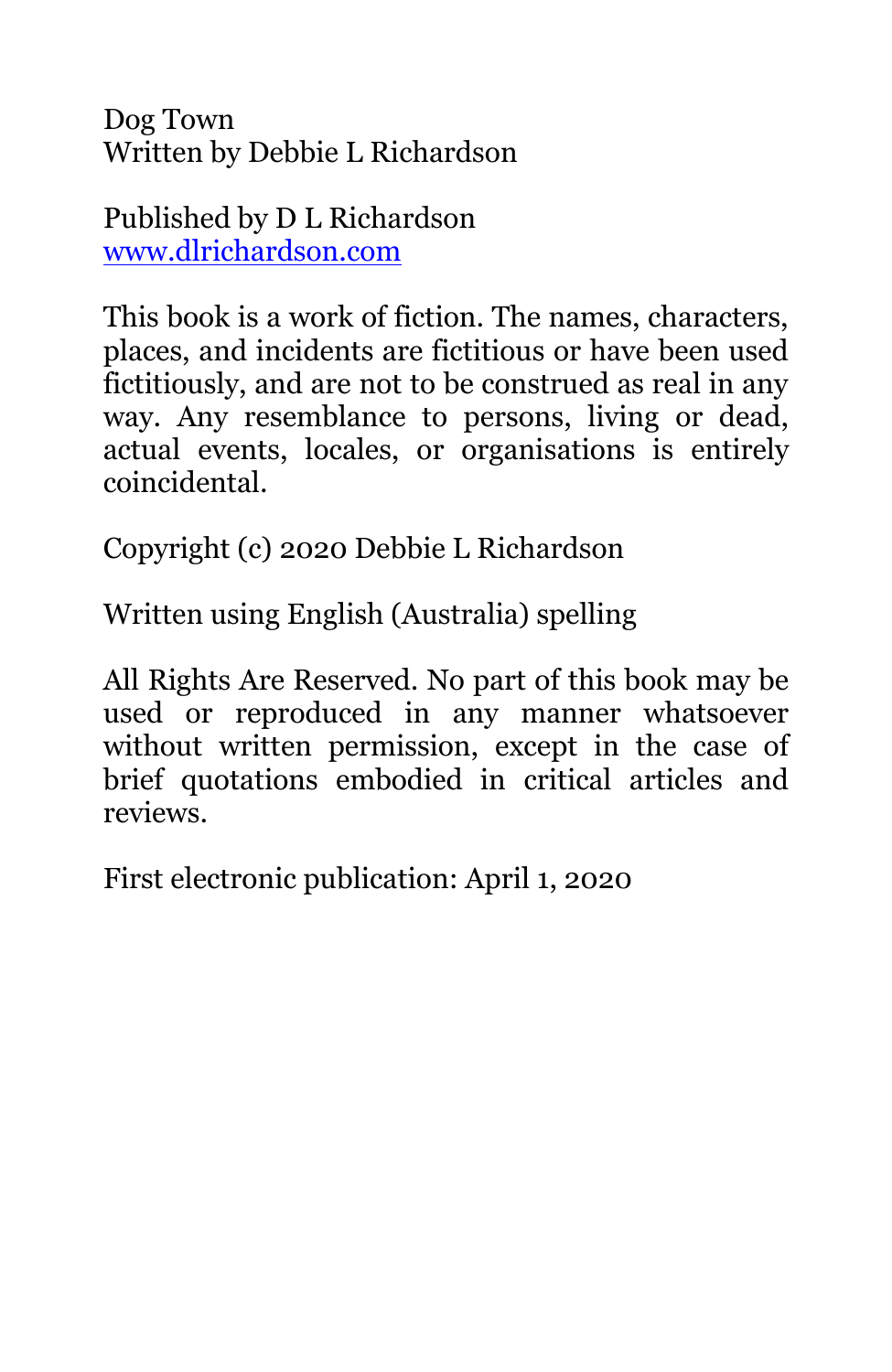## Chapter 1 *Harry's Odd Dream*

HARRY was dreaming that a cat fell out of the sky and landed on his head.

He woke at once. Darkness filled his kennel; he couldn't be sure if it was very late or very early. Now wide awake, he puzzled about the cat in his dream.

Cats were unheard of in Dog Town. The way summers without mosquitoes were unheard of. Or non-fattening chocolate bars were unheard of.

Baffled, Harry shifted his thoughts to something else. Bones. Toys. More bones. Yet when he closed his eyes, images of cats swam across his mind. They beckoned to him, calling out to him for help.

Harry sat up. A shiver settled over him. As he struggled to grasp the meaning of this odd dream, he became convinced that it meant something horrible for dog-kind.

The blanket at his feet offered a good place to avoid thinking on his dream any further. He hid under the blanket, until the heat of the summer's night made it hot enough to cook a roast.

Harry pushed his nose outside his kennel. It was hot and humid, without a breath of wind. Vastly different to that afternoon when the wind's temper had set every door in the house banging.

Even though it was too hot inside his kennel, he didn't want to leave it. Outside in his backyard,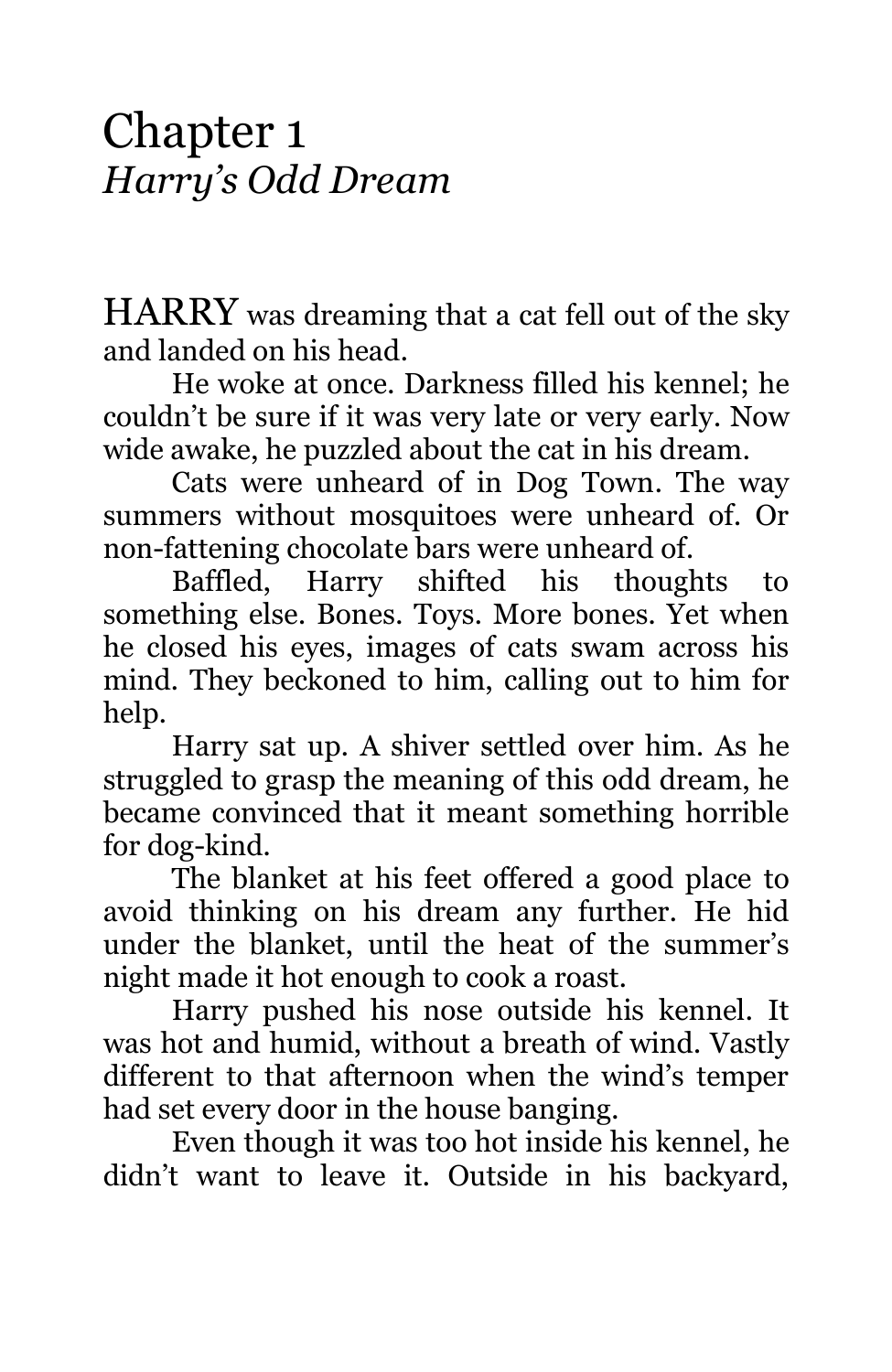shadows skipped across the treetops. Shadows that didn't belong there, shouldn't be there without the wind or clouds to drive them.

"Just more of my bad dream," Harry whispered.

He retreated into his blanket and closed his eyes to go back to sleep.

It wasn't long before his bladder woke him up by announcing with a pinch in his belly that it wanted to be taken outside.

"Traitor," he growled at his abdominal region.

Determined to stay in bed, he twisted and turned, trying to find a comfortable position. He squeezed his legs together, but the pressure became unbearable. As unwilling as he was to go out into the darkness, he knew he would have to oblige his bladder's demands for relief.

"It was just a dream," he woofed quietly.

He stepped out into the darkness, just as shadows danced along the fence. They reminded him of the cat in his dream.

It had been a black cat with yellow eyes.

It knew Harry's name.

In Harry's dream, he and the cat had played together. They had laughed and rolled down grassy hills and tossed dandelions at each other. Then it had begun to drizzle with rain, and the cat had shown Harry a tunnel where he could stay dry.

This was all preposterously unbelievable, of course. Harry had never played with a cat before. Harry had never even *met* a cat.

No dog had. Well, perhaps Old Roger had. Old Roger was the oldest small dog alive. But Old Roger never spoke about cats. No dog did. And there was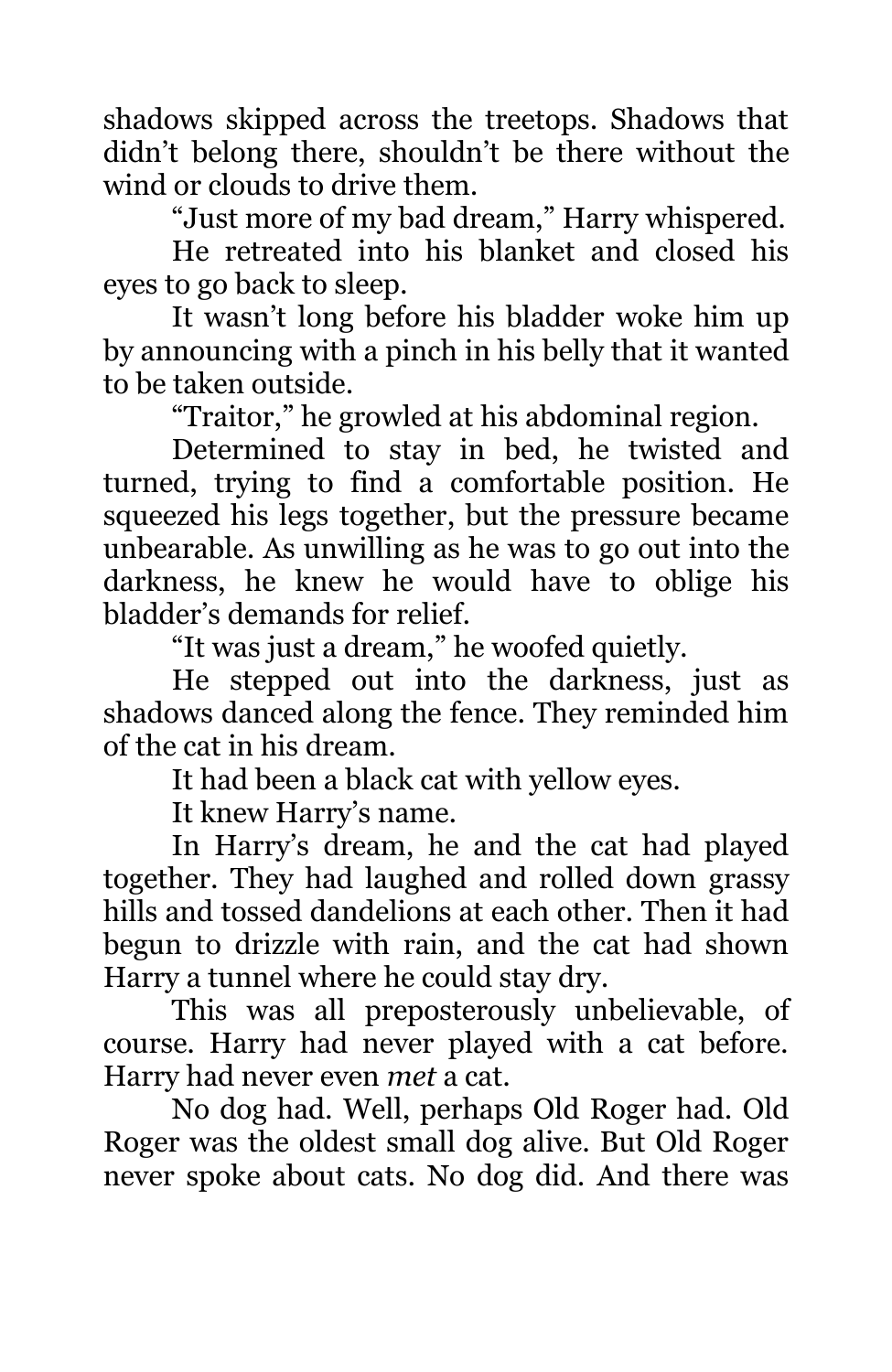good reason for this. Cats were extinct.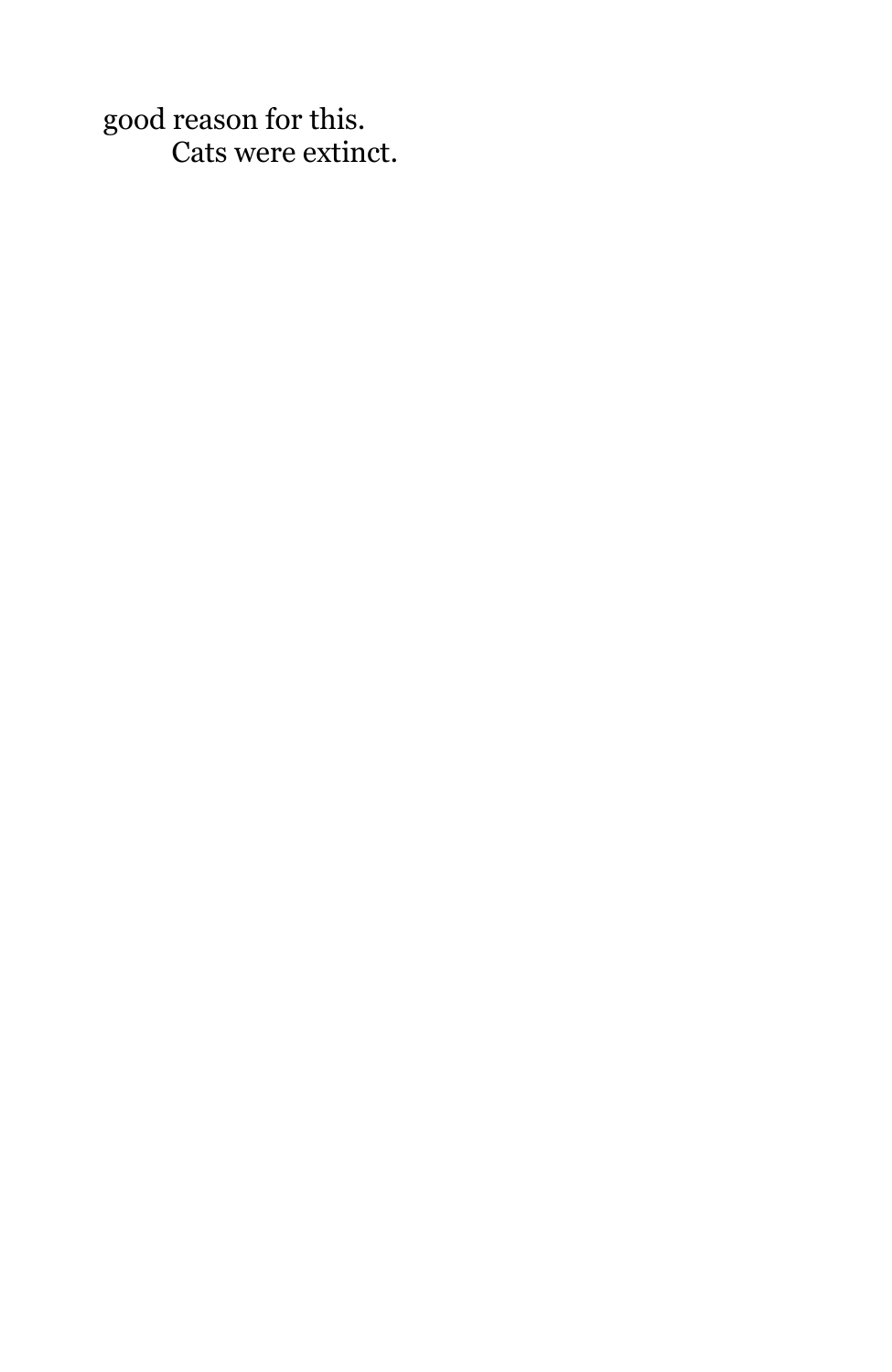Chapter 2 *Let Sleeping Dogs Lie*

HARRY wasn't afraid of the dark – the bad dream had caused the flurry of worry inside him. But he *was* afraid of dew on the grass. He considered anything 'wet' to be harmful to his health.

Not only did Harry dislike dew, it made it impossible to sniff out a good potty spot. He weaved up and down the path, backing over his trail several times. Finally, unable to force himself to step out onto the damp lawn, he lifted his leg on the pole of the clothesline.

Just then a frog croaked, startling the dog. And because he was standing on three legs he almost toppled over.

"It's my imagination playing tricks on me," Harry said, with more bravado than he felt.

He bounded toward the house.

For the rest of the night, sleep teased Harry the way a gooey chocolate cake teased someone on a diet. He became afraid to close his eyes, because each time he did, he saw cats in the hundreds. They were everywhere, tumbling down from the sky, flying toward him. And each one hit him square on the head. He wouldn't have been at all surprised to wake up the next morning covered in bruises.

For the next hour he tossed and turned. Finally, when it seemed he'd be awake until dawn, he closed his eyes and the sleep fairies whisked him off to the land of nod.

Harry jolted awake moments later.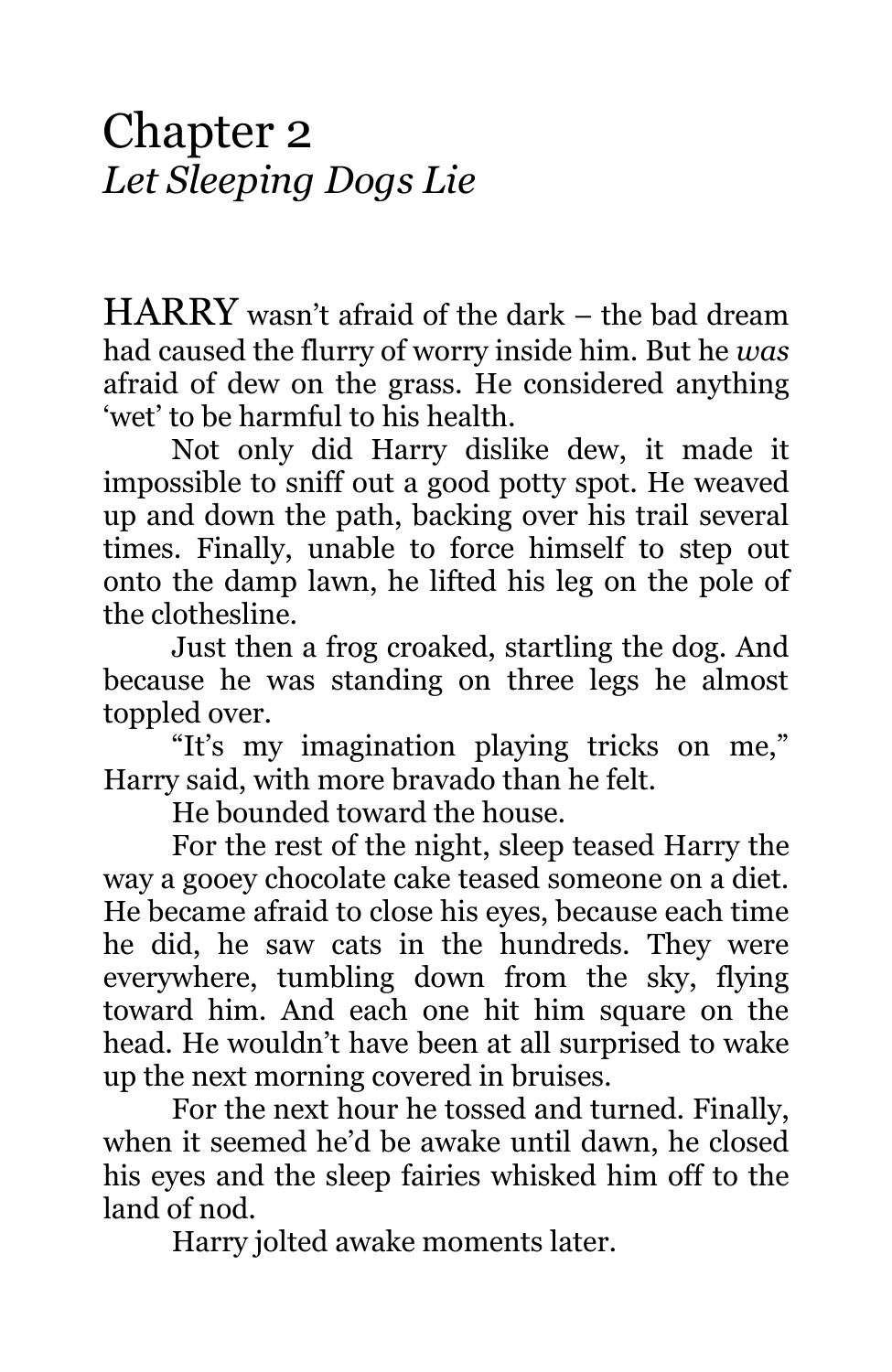"Drats to cats," he said.

What on earth could it mean to be plagued by visions of cats?

While he had no clue what the dreams meant, he knew a dog that might.

Whenever Harry needed to hear the voice of reason, it spoke through his best friend, Junior. Junior was a Beagle. He had a white fur coat with brown spots. One of these spots sat over his eye to make it appear as if he wore a monocle.

Junior was the wisest dog Harry knew.

Harry braved the shadows once more. When he reached the clothesline, he stopped to stare at the gardenia bush that spread its branches guardedly along the fence. Normally, Harry communicated with his friend by way of a gap in the fence, usually concealed by the bush. Now, dew dampened the ground between the dog and the fence, sending a shiver of dread along Harry's spine.

He called out to his friend in a soft bark.

Nothing. Not a sound.

Harry willed his friend awake using the power of his mind, until he realised that his mind powers were another figment of his imagination.

"Come on, Junior," Harry cried out, louder this time. "Wake up. I need some of your good sense."

Harry detected movement, and this lifted his mood. But the sound turned out to be a gush of wind teasing the gardenia bush awake.

Junior would never have believed me anyway, Harry thought.

But he knew someone else who might.

With a whoop of delight, Harry ran to the other side of the concrete path under the clothesline. Here, the fence was a hodge-podge of chicken wire and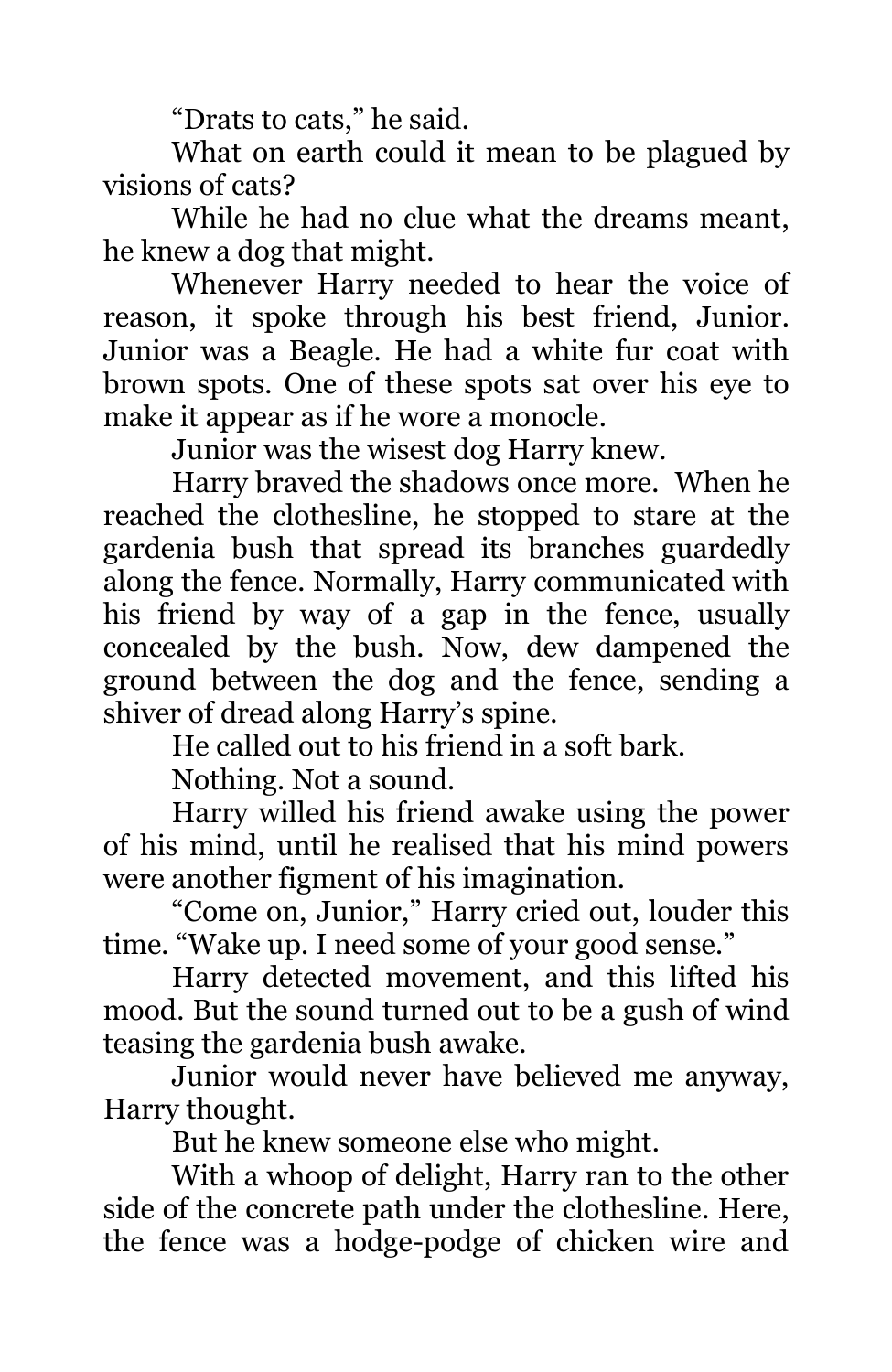steel garden stakes, a result of a gale wind blowing the fence down a few months ago. This temporary fence allowed Harry a clear view of the neighbour's yard, all from the safety of the path. Although he suspected Fleabag – his other best friend – would also be fast asleep.

"Fleabag." Harry used a gentler tone, hoping his sing-song voice would carry across the yard and into her ear. "Are you awake?"

Fleabag was a Chihuahua with a shiny caramelcoloured coat. Like Junior, she was Harry's best friend. Unlike Junior – who would label Harry's dream an ominous warning – Fleabag was as bouncy as the ribbons on her collar. She was the type of dog who always found the positive in things. *She* would think Harry's dream was a wonderful foretelling.

But a foretelling of what? he wondered with a scowl.

He would never find out what either dog thought if they could not be coaxed from their sleep.

"I do wish you would wake up," Harry said of his peacefully sleeping friends. Then he let out a series of hushed barks. "Wish, wish, wish."

Wishing out loud was dangerous. It increased his chances of spending the remainder of the night inside the laundry room. So he gave up wishing and returned to his kennel.

Counting the slats in the roof seemed like a good way to pass time, until he remembered that dogs lacked the ability to count. Instead, he squeezed his eyes shut and waited for the sleep fairies to whisk him back to the land of sleep.

They took their time.

When sleep finally arrived, it came for good. Harry slept uninterrupted for the remainder of the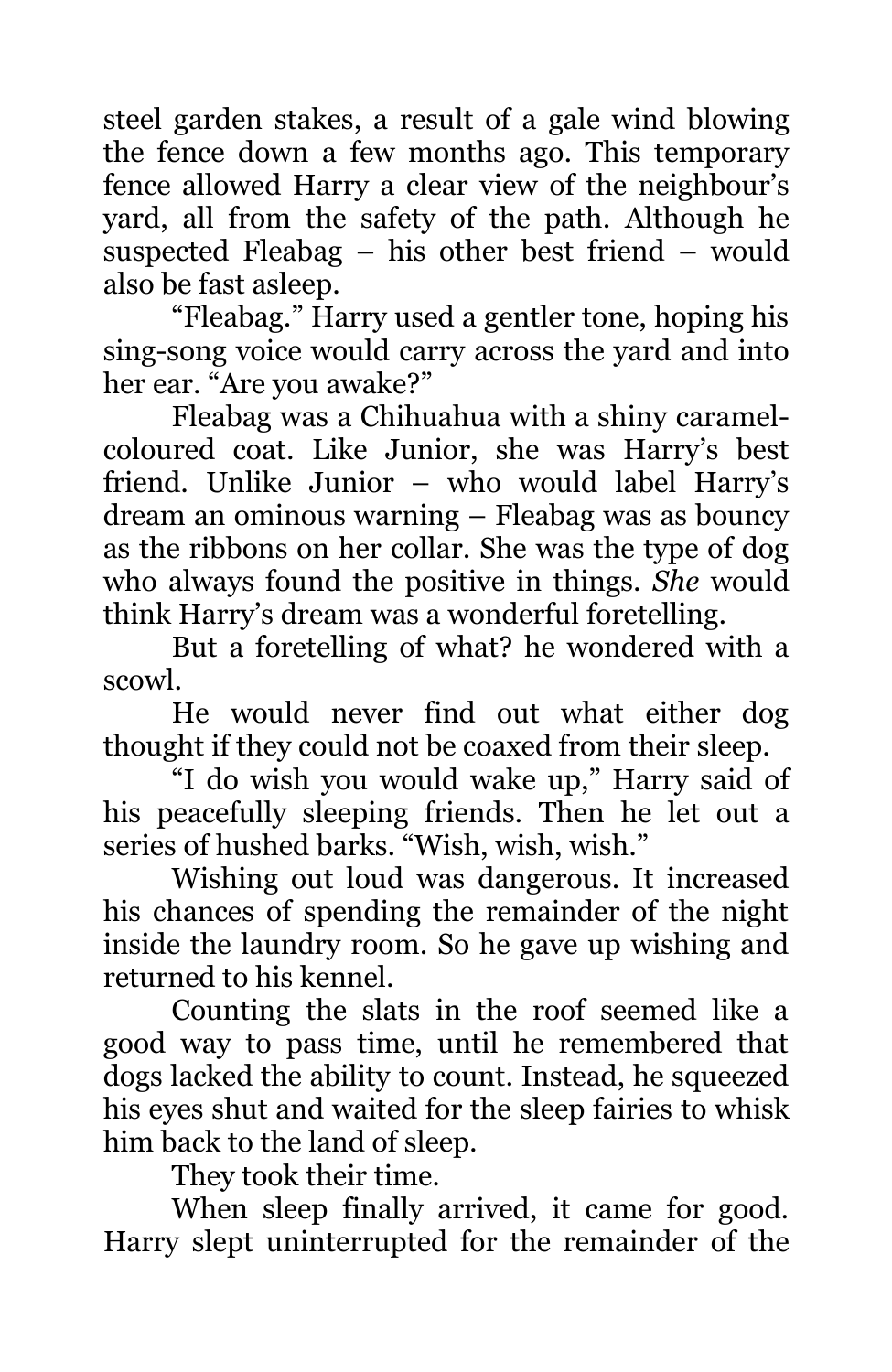night.

In the morning, the dream lingered in the corners of his mind. He knew of only one way to chase this dream away.

He would hold a race around the streets of Dog Town.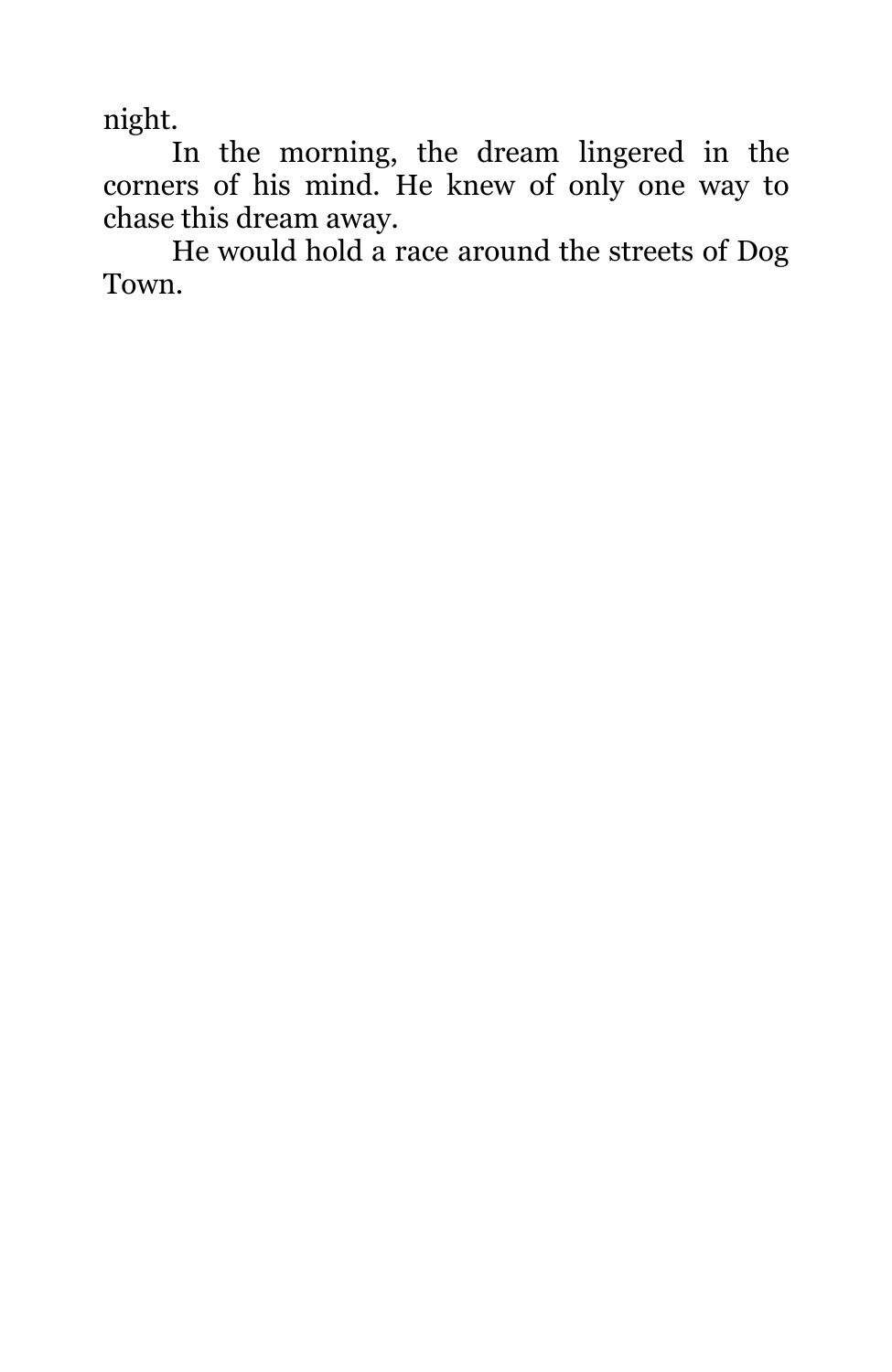Chapter 3 *A Race to the Beginning*

DOG TOWN consists of two suburbs – Big Rover and Little Rover. Big dogs live in Big Rover. And small dogs live in Little Rover. This is Dog Law.

Big Rover lies in the north of Dog Town, and Little Rover lies in the south. Little Rover is relatively flat with approximately fifty single-storey and double-storey homes spread evenly across the township. It has a few nice shops to the north of town, near a lovely park. In this park is a giant brick tower with a clock halfway up its south-facing wall.

Where Little Rover is a place alive with activity, Big Rover is a place where things go to rest. It has fewer houses and about twenty mansion-styled homes that are built on very large blocks. It has dozens of sheds that could store aeroplanes. Large treeless plots of dirty land are filled to the brim with garden and household stuff. At its northernmost end there is a steep hill leading to a wild forest, however this forest is uninhabited by man or beast.

A wooden fence runs east to west along the border of Little Rover and Big Rover, as a constant reminder to the inhabitants of Dog Town that they do not get along.

A large body of water sits to the west of both towns. This body of water, known as Buster Bay, is the only thing the two precincts share, although on a strict roster.

On the shoreline of Buster Bay, smack bang in the middle of Dog Town, there is an unpainted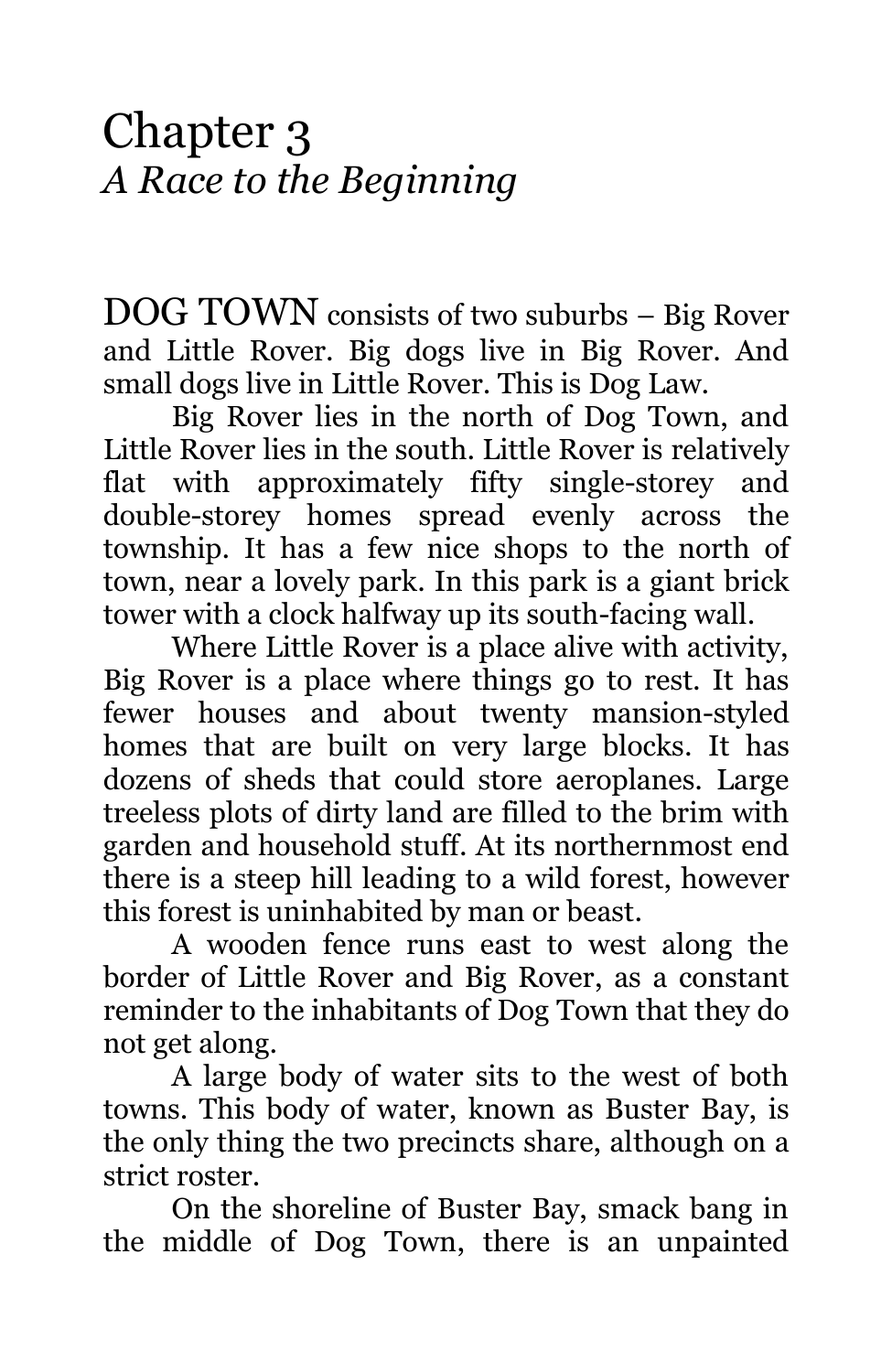wooden jetty. It operates a ferry service to an island inhabited by Furless Ones. This island is known as Mystery Island because it is a mystery to the dogs how the island stays there without floating away.

Once a year, when the nights are so hot that it seems the wind has run out of puff, a group of dogs from Big Rover board a ferry bound for Mystery Island. These dogs then compete in a race across the water. They start the race at Mystery Island and end at the jetty on Buster Bay's shore. This race is known as the Dog Paddle Challenge.

The dogs of Little Rover are forbidden from participating in this race. This, again, is Dog Law. This ban, however, does not deter the small dogs from holding their own race. On a regular basis they run around the streets of Little Rover, starting at the abandoned shops on Sit Boy Lane. The race ends at the clock tower on Good Girl Avenue.

Such a street race was currently underway.

\*\*\*

HARRY spied the bell of the clock tower over the treetops. He heard the bell strike the first of twelve chimes.

"First place, here I come," he whooped with delight.

"First to the finish line has to take a bath," Fleabag shouted, right on his tail.

"Stop changing the rules, Fleabag," he barked.

"At least we can tolerate a bath," Junior cried out, though from further away.

Junior was talking about Harry's phobia – called ablutophobia, a fear of water. Harry suffered terribly from it. He was afraid to get too close to his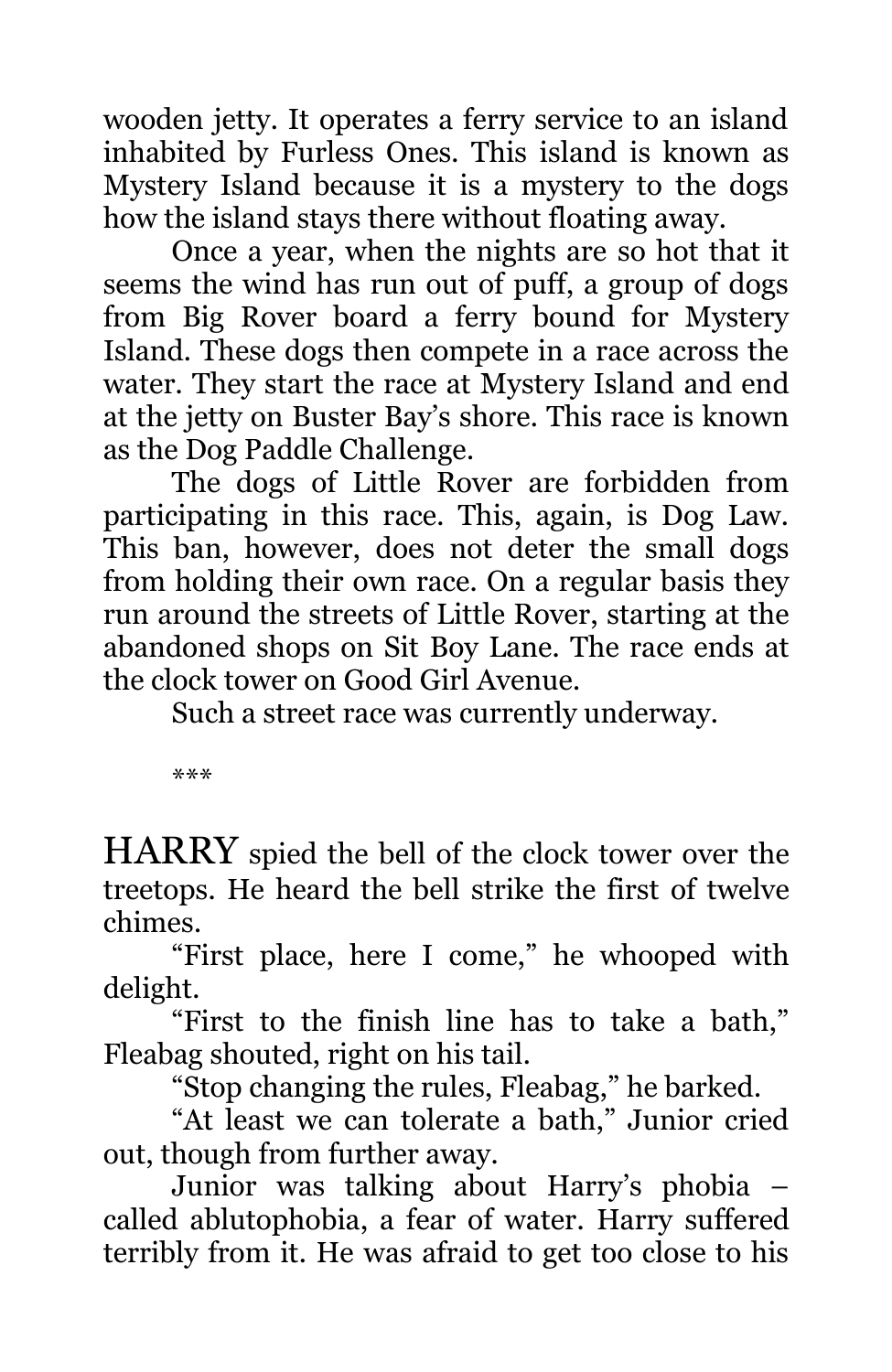water bowl in case it tipped over. And he never bathed. His brown coat could very well have been white underneath the dirt for all anyone knew.

He could see no point in bathing anyway, because he often rolled in something filthy afterwards.

Even now, the thought of water made Harry look up at the sky. Above, he saw a wide expanse of blue and not a cloud in sight. Just the way he liked it.

Sneaking a look behind him, he noticed Junior trailing behind in third place. As usual, Junior's attention was on the traffic rather than on the race. But Fleabag, who was in second place, was gaining on him. She was competitive, probably more competitive than Harry, yet something other than canine competitiveness propelled Harry forward.

Harry was the champion racer, and he'd been the champion racer for two years. He wasn't about to quit and give up the title and the prestige that came with it. (Did he mention that the fastest dog also got a share of all Little Rover's bones?)

The small dogs of Little Rover looked up to the fastest dog, and Harry quite simple adored the adoration that came from being a champion.

He dug his nails into the asphalt and did a sideways slide out of Fifi Street. As he swerved into Good Girl Avenue, he narrowly avoided a collision with a bicycle carrying a young Furless One.

"Watch out, Harry!" Fleabag yapped.

Harry ducked. The bike pedal came within an inch of his head.

"I swear they act like they own the roads," he mumbled.

He dug his nails into the asphalt and quickly regained the distance he'd lost during his near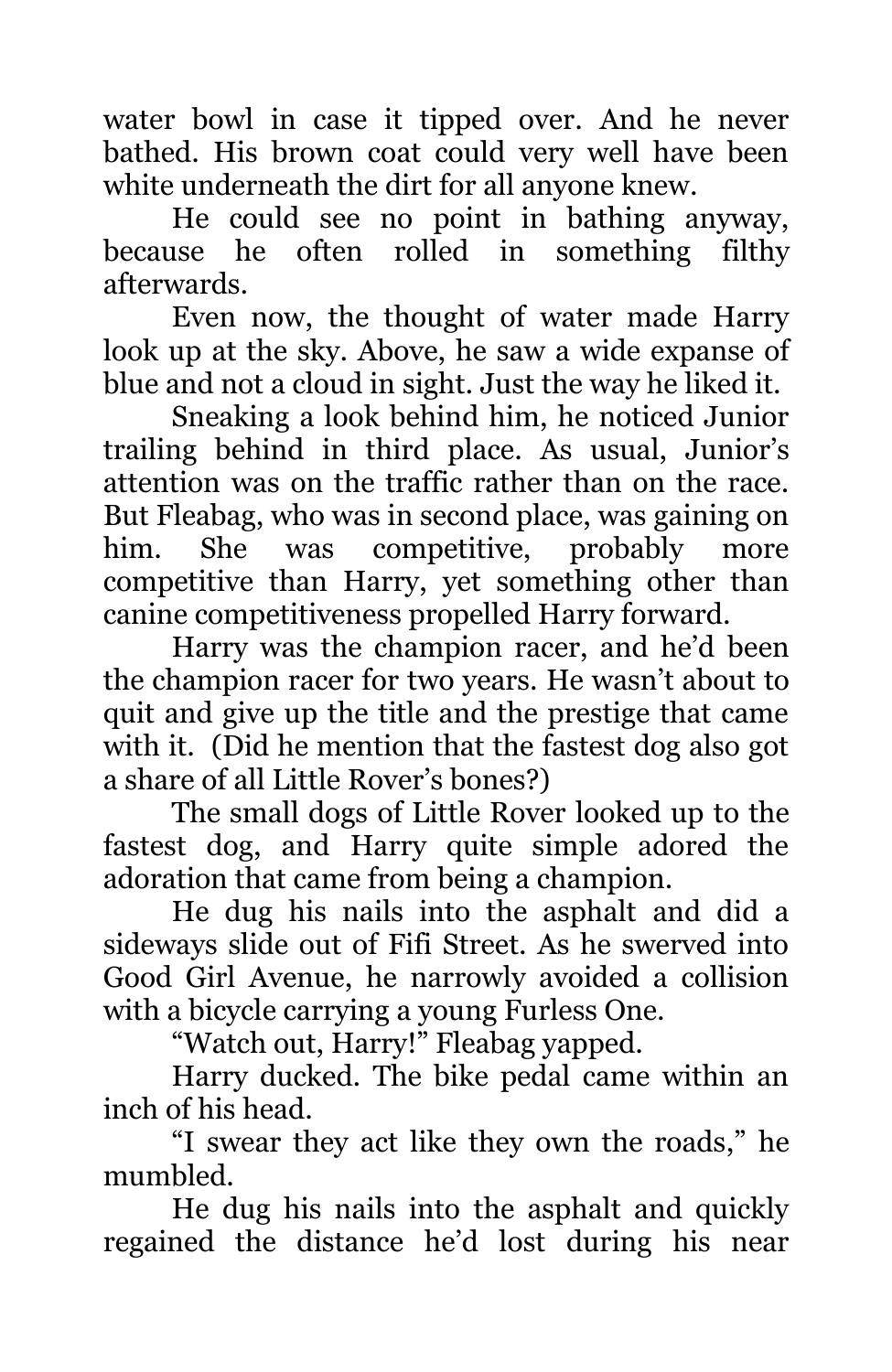collision with the bike.

When Harry next looked over his shoulder, he saw that Junior was overtaking Fleabag. He lowered his head and charged toward the finish line, where a bright yellow banner swung in the air between two streetlights on Good Girl Avenue.

As the banner came into sight, Harry bit down on the pain that snaked up his legs. He told his feet to go faster, and they obeyed. Anyone looking would have seen his ears pressed flat against his head and his eyes squeezed into narrow slits. (This was to stop the bugs from crashing into his eyeballs).

And then, when his heart felt like it would explode, the race was over. Harry had won.

The other racers congratulated him, marvelling at how such a small dog could run so fast. Harry often wondered about this too. He was a dog of mixed-breeding and unknown origin. A pound puppy to be precise. Nothing special about Harry at all. Except that he was as fast as a deer and as zippy as a blowfly.

After the street race, some of the small dogs went home to rest. But some of the dogs went home to prepare, because the *real* race had yet to be run. That race would take place later that night.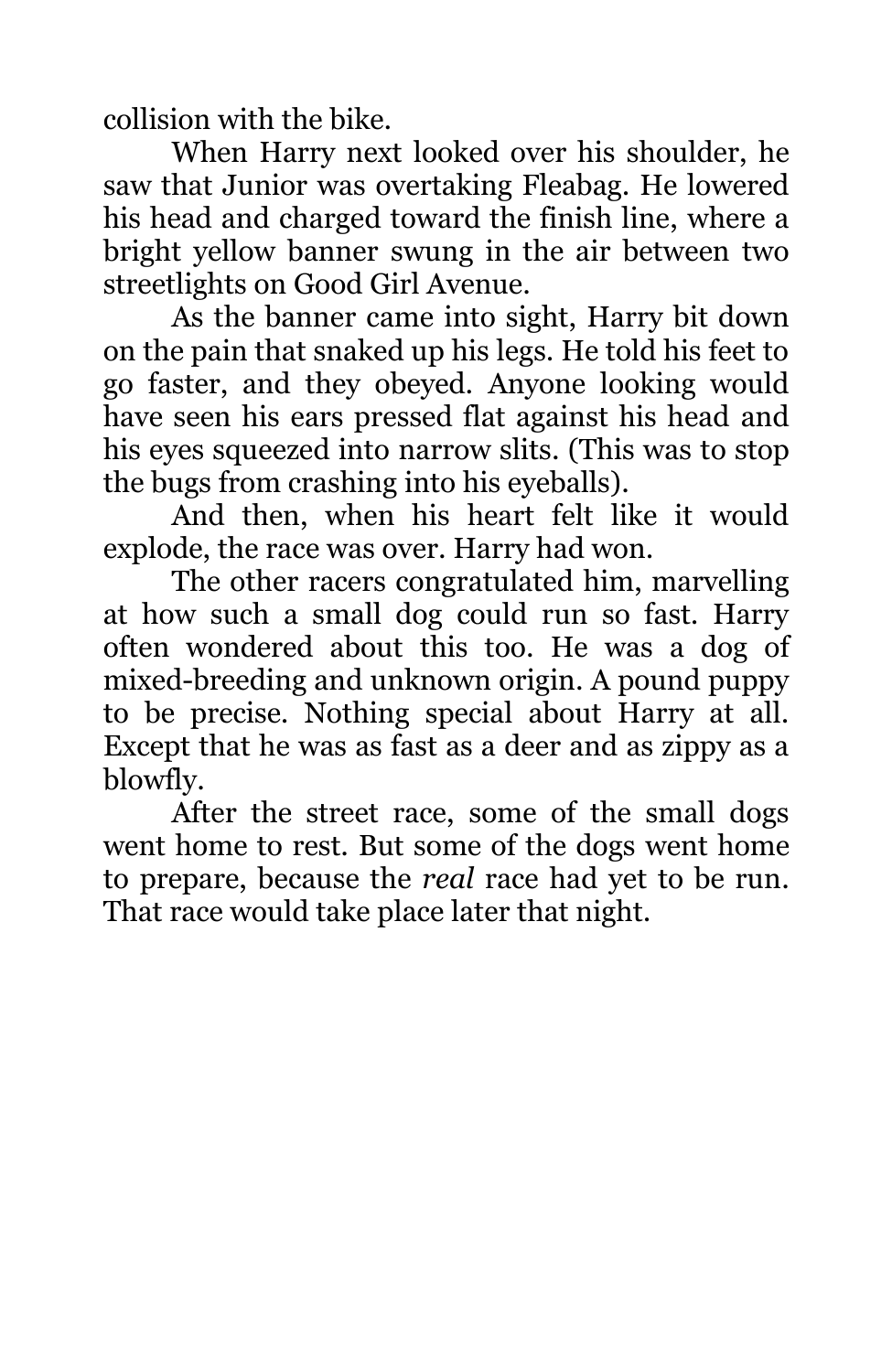## Chapter 4 *A Death Wish*

JUNIOR had excellent night vision. A fact he did not like because it made it easier to *see* trouble at night.

It was now later that night, and six pint-sized lapdogs marched toward Stumpy Tail Square for a special kind of race. Junior didn't like these night races, but if Harry was going, someone had to keep him out of trouble.

Harry led the way. Junior followed next in line. Then Fleabag and three other small dogs named Pablo, Kevin, and Teena.

Marching toward the secret entrance into Big Rover was a foolhardy mission. (These dogs had the combined martial art skills of an Olympic papier mâché champion). Yet they marched anyway.

Fleabag appeared at Junior's side. "Hey, I almost beat you today," she said with a grin.

"You let me win, Fleabag," Junior said. "It's better to lose fairly than to win unfairly."

"As if I'd *let* you win. I broke a nail at the last turn."

Junior glanced behind him. The shadows appeared darker tonight.

"I have an awful feeling," he said. "I just want to make my concerns known now, in case something bad happens and I have to say 'I told you so'."

Fleabag rolled her eyes. "You always have a bad feeling. For example, you said we'd get sick if we ate that dead fish on the beach."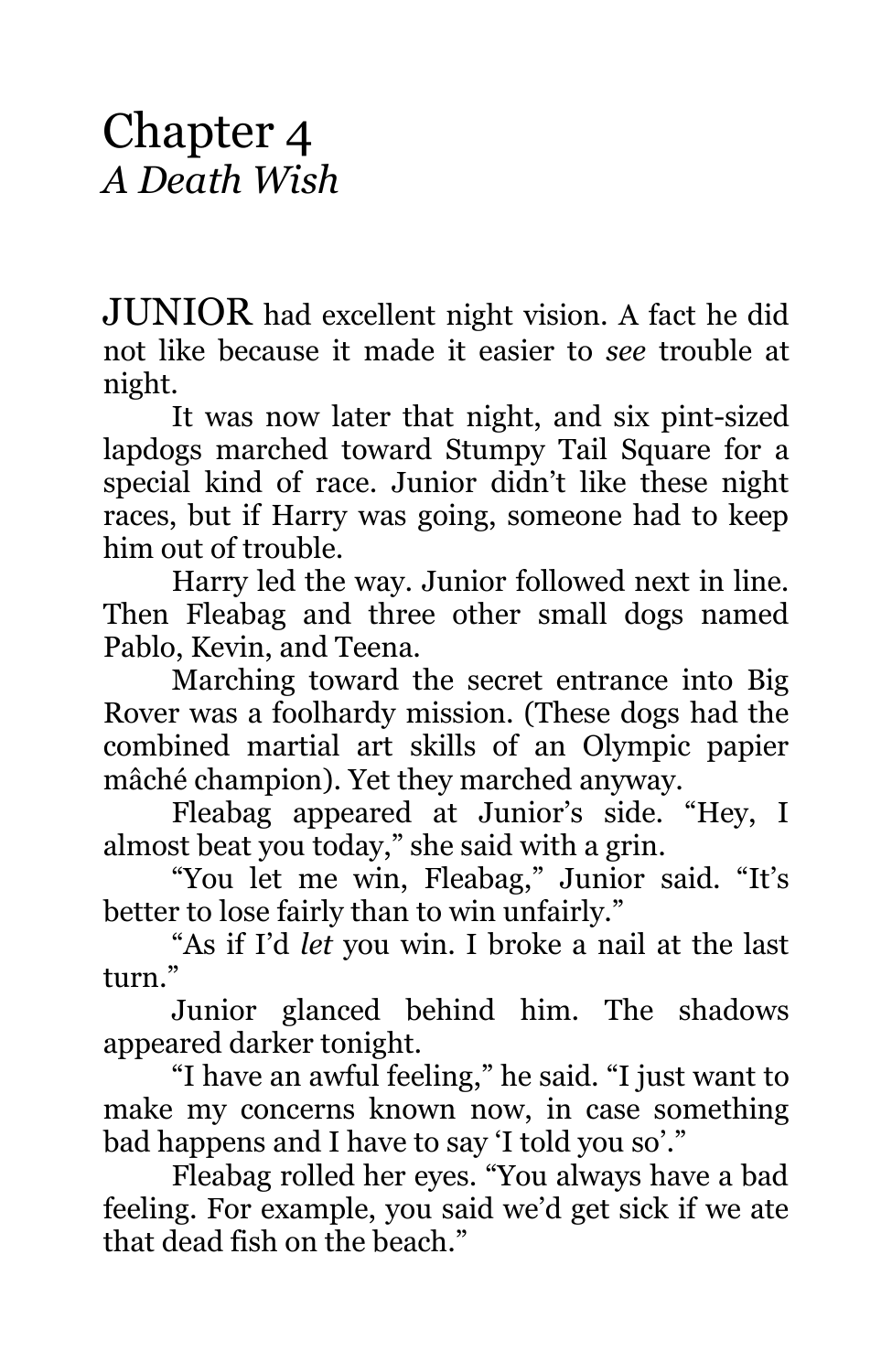"It was smelly and rotten—"

"Then you said we'd get worms if we ate dirt."

"I stand by that claim."

"And then you said we'd choke on the teddy bear's eyes."

"What are you trying to say, Fleabag? That I worry too much?"

"You're more cautious than a Boy Scout at a pedestrian crossing."

Junior felt his scowl deepen. "I'm serious, Fleabag. This sixth sense is worse than normal."

She sighed. "Everything is going to be fine. We're going to creep up on the big dogs and yell 'boo' at them, just like we do every week. You do realise, my good friend, that by never kicking up your heels, you'll wind up kicking yourself later."

"Wow, Fleabag. That was profound."

She poked her tongue out at him. "That's what I get from hanging around you too much. Now come on, the others are waiting on us."

The others were at a place known as Stumpy Tail Square. It was a grassy area with wooden tables and chairs, popular with the Furless Ones for picnics and barbeques.

A sign stood near the main road banning all dogs from the area. None of the dogs had developed the skills that made reading possible. They knew of this ban from walks with their Furless Ones who would point at the sign as the dogs tugged at the lead to chase down the scent of a sausage.

They were here, not in defiance of the Furless Ones' laws, but because Stumpy Tail Square backed onto the border that separated Little Rover and Big Rover.

The dogs met at this spot before and after a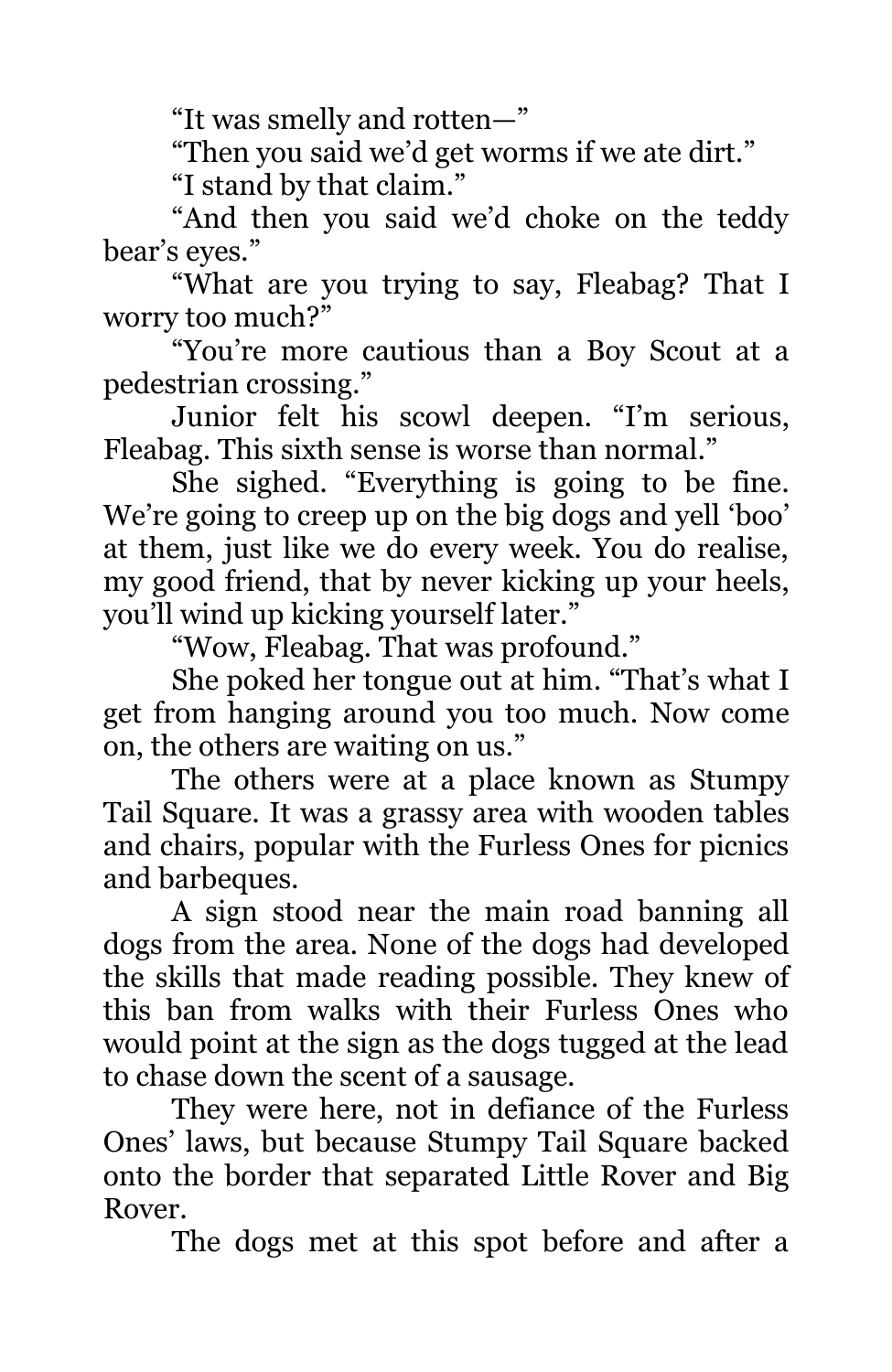night race, accessing Big Rover through a hole in the fence.

Junior could recall the exact day his best friend, Harry, had found the hole in the fence. It had been when the two of them were out chasing lizards. Since that day, Harry had been organising guided tours into Big Rover, and Junior had been urging him not to.

Fleabag had come up with a compromise. Harry could run these races, and Junior could impose some strict rules.

Such as: numbers on these outings were strictly limited; most dogs had to book days in advance; and bookings were essential.

Six small dogs were now lingering around a small Bottlebrush plant. Some of them licked the nectar off the dropped flowers because they were sugary-sweet. These dogs never got treats at home. Some dogs sniffed around the tables hoping to find stray pieces of sausage. Some wished they had stayed at home. Yet all waited with bated breath for Harry to give them 'the signal'.

Harry pulled his head back though the gap in the fence. He lifted a paw.

"The coast is clear," he said with glee. "The big dogs are nowhere in sight."

"Marvellous news," Junior said in a dull tone. "Because I would hate to cancel."

"You know there's only one reason to cancel," Harry said. "And there is not a raindrop in sight."

Harry turned and addressed the gathered dogs. "Step right up and be prepared to be scared. Vet surgeries are less terrifying than where you are about to enter. Even your neighbour's front lawn is less foreboding than tonight's Tour of Terror."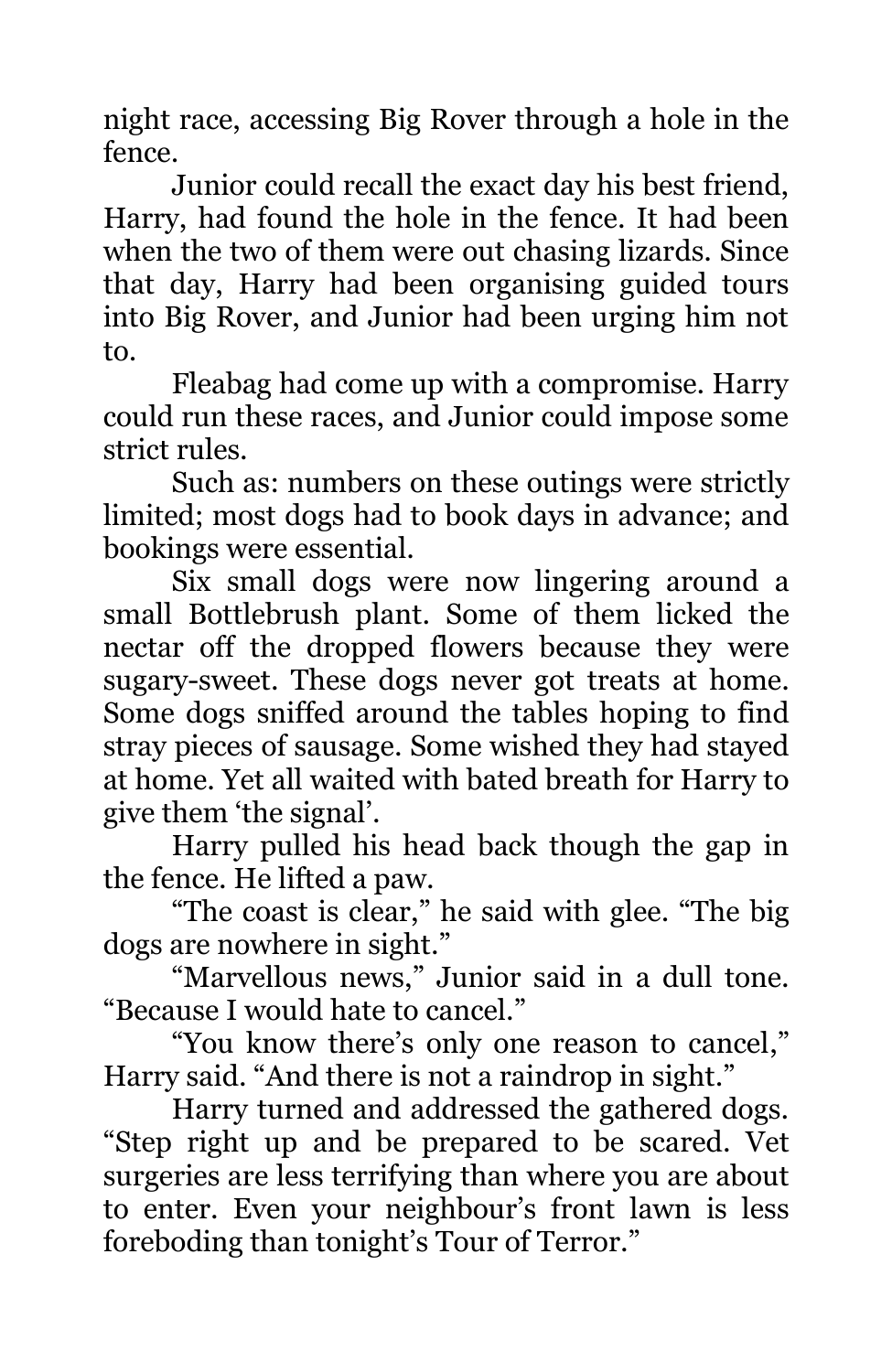The small dogs let out a combined gasp of fright.

"But wait, there's more," Harry continued. "Nothing in your wildest doggy dreams will prepare you for your own starring role in a little flick I like to call, Dog Eat Dog."

"Harry!" Fleabag scolded. "You're spooking the pup."

The pup she referred to, Pablo, was an ochrecoloured Pomeranian on his first trip into Big Rover. An already fluffy dog, the nearer Pablo got to the big dogs the more he puffed up. He now resembled a twelve-inch pompom.

"He's making it up," Fleabag told Pablo. "It's perfectly safe inside Big Rover."

"Sure it is," Harry said. "And to prove it I'll go first<sup>"</sup>

Junior held his breath as he watched Harry disappear through the hole.

Then a paw waved at them to follow.

The remaining dogs had little choice but to abide by their code of loyalty and follow him through. Junior led the way as they hurried toward the rendezvous point which was a truck tyre.

It was dark and a little crowded inside the tyre. (If anyone is interested to know how many lapdogs can be squeezed inside a truck tyre, the answer is six.) Huddled together, the dogs started shaking, some with excitement, most with fear.

Teena, a Welsh Corgi, said nervously, "This is my second time in Big Rover. I'm not sure if I'm scared or excited. I'll think I'll let you know tomorrow."

Her little brother, Pablo, piped up and said, "Oh, I know I'm scared."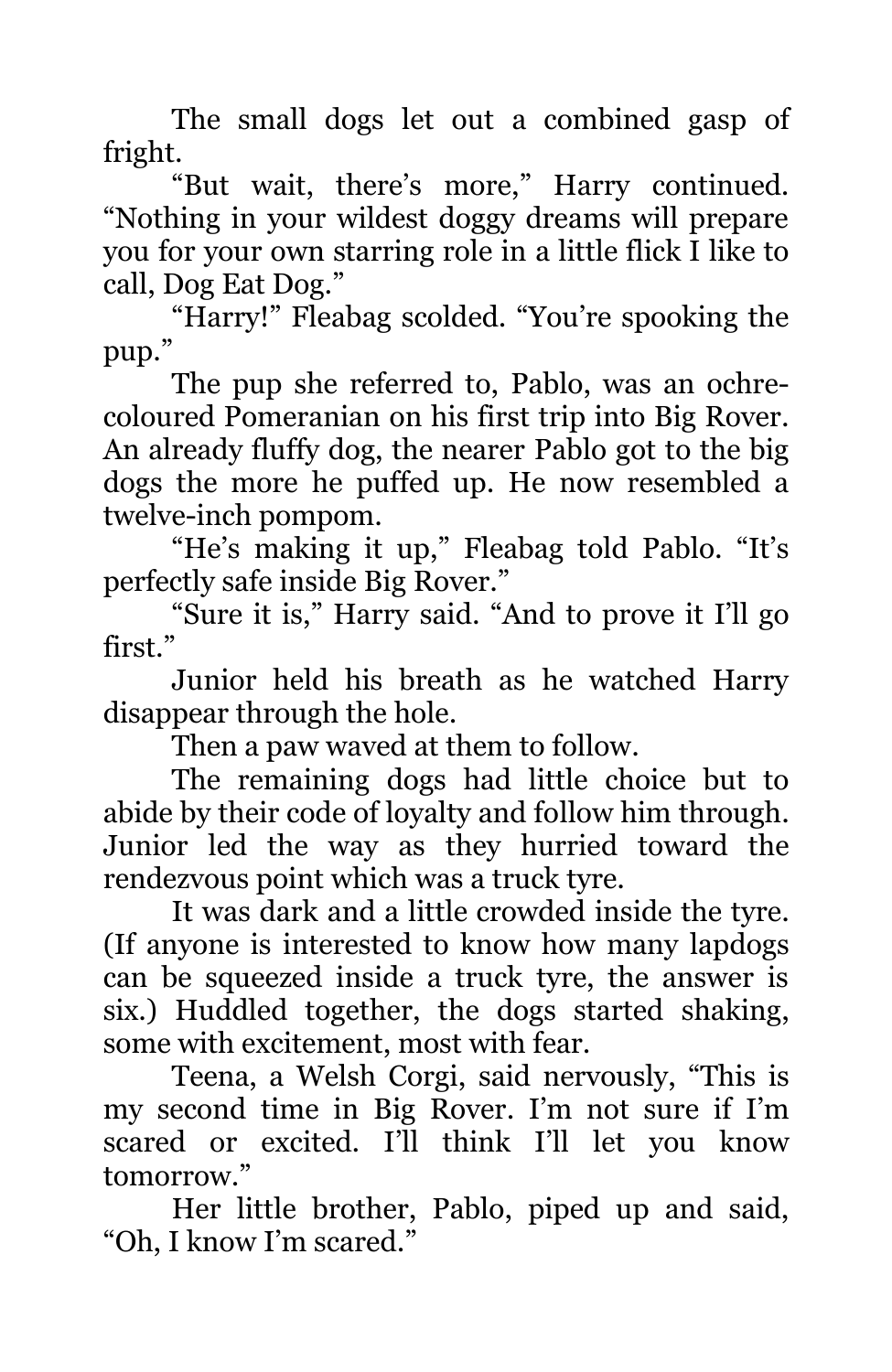"Someone's fur is tickling my nose," Kevin said. He was a French Bulldog who was another first timer to Big Rover, having been given the booking as a birthday present. "Has anyone bathed in lavender? That scent plays havoc with my nose hairs."

"Quiet, everyone," Harry whispered. "It's best if the big dogs are taken by surprise."

The big dogs Junior wanted Harry to avoid waking prematurely were at the far end of Big Rover. They were secured on chains inside six-foot-square steel reinforced enclosures. They ate once a day, and by Junior's calculations they had last eaten three hours ago, right at dusk. But dogs are dogs and will force food into a full belly if necessary.

"I've changed my mind," Pablo said, giving Junior a wide-eyed stare. "Harry said this would be fun. Being eaten by a big dog is hardly what I'd call fun. I'd like to go home now."

"Too late, Pablo," Teena said. "I'm staying and you're coming."

Pablo sighed heavily. Dog Law declared that he had to do whatever his big sister told him to do.

Junior put a comforting paw on Pablo's shoulder.

"You'll be okay, mate," he said.

"But I thought we were only going as far as the border," Pablo mumbled.

"You've waited so long for this," Harry said. "Trust me, Pablo. Nothing is going to happen to you."

"You'll be fine," Teena added. "Just stick close by my side, and when the times comes, run like the vet's got a needle in her hand."

"That's the most important rule," Junior said in earnest. "Everyone, stick together. No wandering off."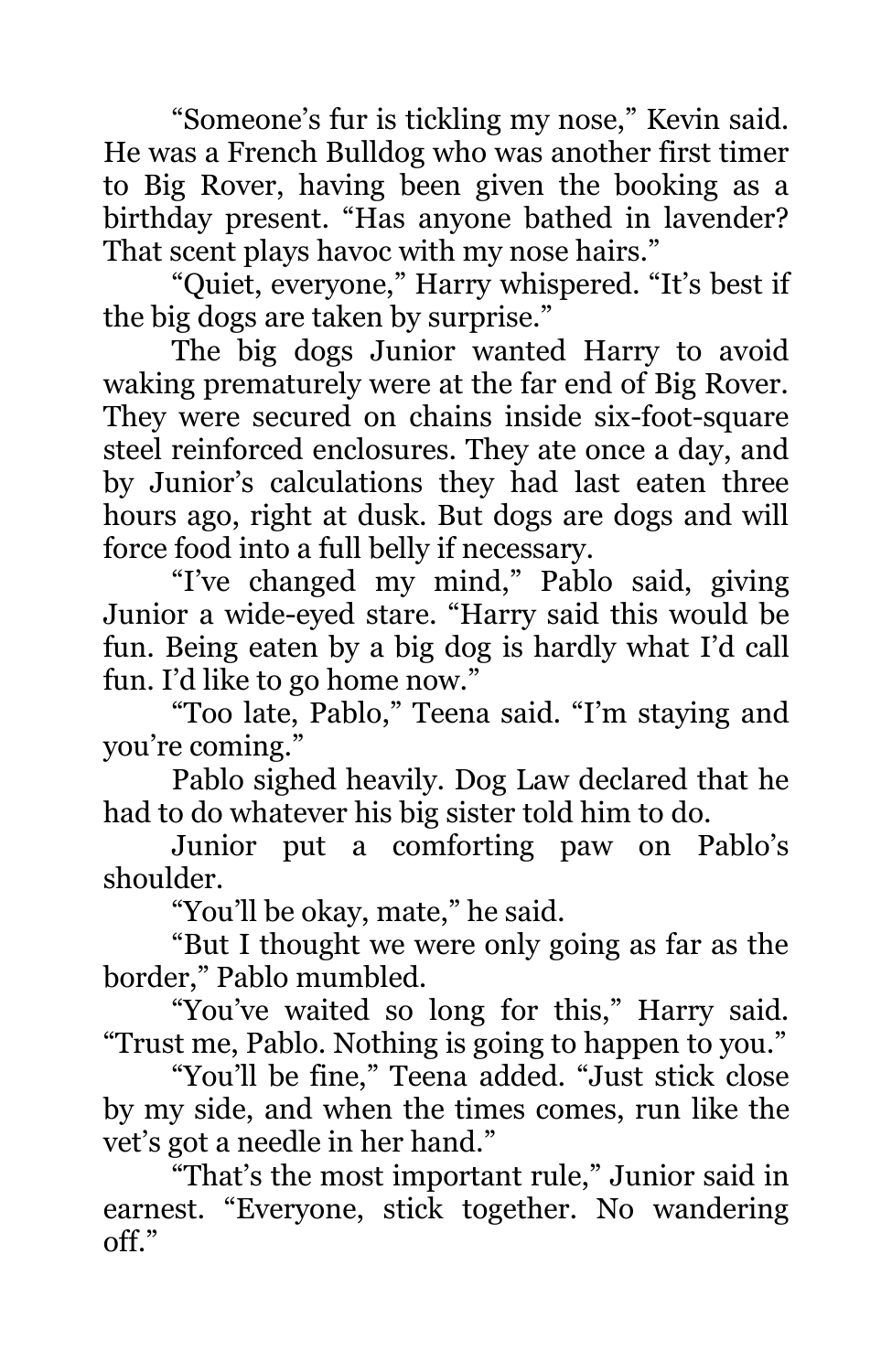"And let Harry, Junior, and I stay out in front," Fleabag added. "We've had more experience at this."

Harry had a big grin on his face. "When the big dogs strike – and strike they will – stay close beside your buddy."

Junior allocated the dogs into teams of two. He teamed himself up with Pablo.

"Is everyone ready?" Fleabag asked.

By entering Big Rover, the dogs were in direct violation of Dog Law. Junior felt the need to remind Harry of this.

"Why are we forcing Pablo to come with us if he'd rather go home?" Junior asked Harry. "We're already breaking Dog Law. Must we add abduction to our list of crimes?"

Harry gave Junior a knowing smile. "The big dogs are well secured inside their pens."

"Where they're meant to be," Junior said. "Instead of breaking a good number of Dog Laws like we are."

Harry flicked Junior a look of annoyance. "You're killing my vibe, brother. Come on."

Then Harry jumped out of the tyre.

Arguing with Harry was about as unproductive as barking at a garden gnome, Junior realised.

In a matter of seconds, the dogs bailed out of the truck tyre. Then they took the same route as was their habit – Harry way out in front as though he was pulling on an invisible leash while the rest followed with the cheerlessness of dogs forced to wear silly hats.

Cautiously, they headed north along Princess Avenue, where they resisted the urge to wee on old sofas. Then they turned right onto Here Boy Road, a place where fruit went to die by the glorious smell of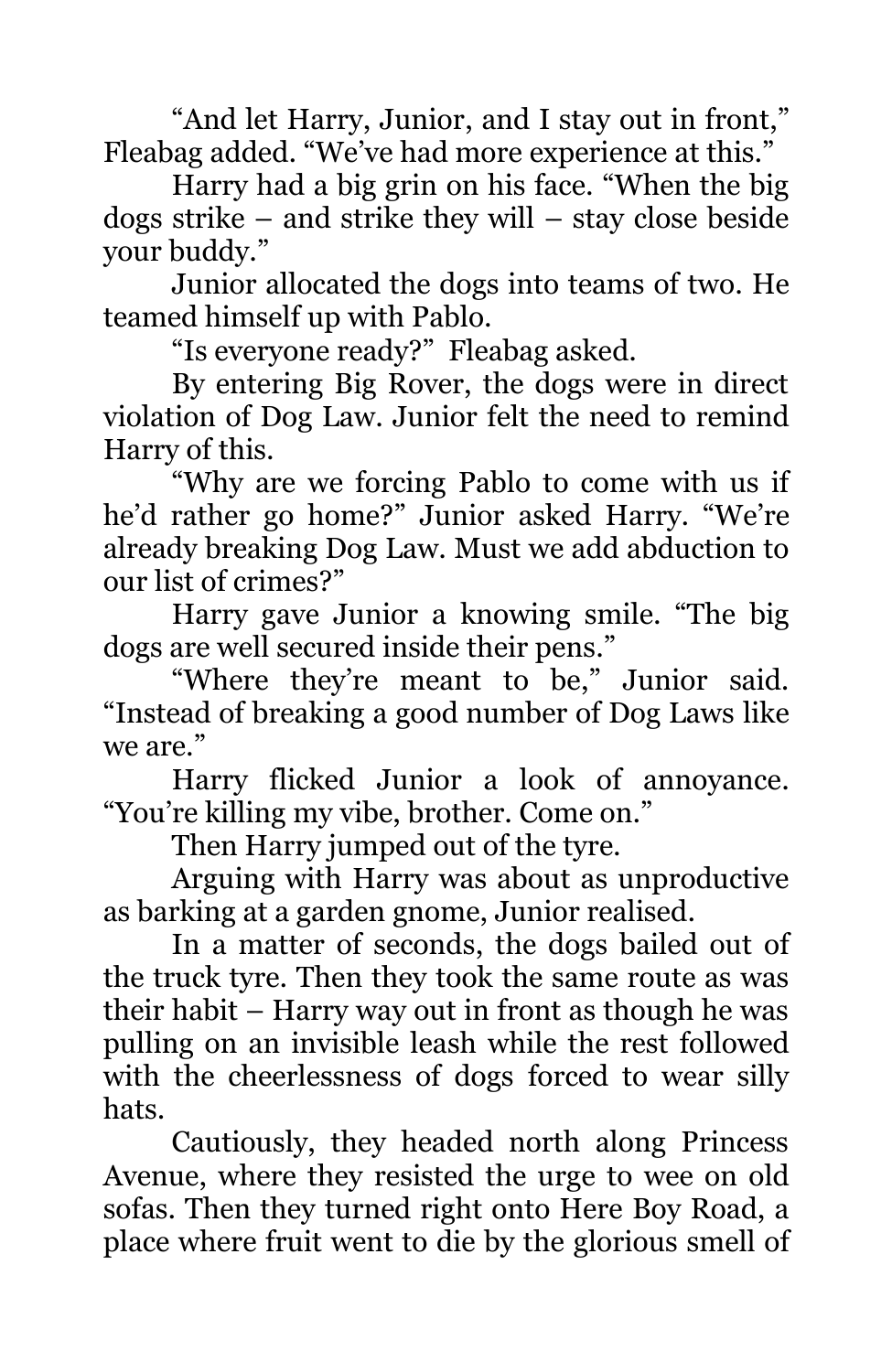it. They stopped for a moment when they reached the T-intersection.

At this junction, a metal sign leaned to the right. Like the sign at Stumpy Tail Square, this one had strange letterings that were indecipherable to the dogs.

They did not need to understand the strange markings to know if they went left they'd be on Rusty Street. More importantly, this intersection signalled the point of no return.

Rusty Street led the dogs to Barks A Lot Boulevard. One street away from where the big dogs lived.

The small dogs headed along Rusty Street. Junior, however, hung back. He stood staring up at the sign as though expecting it to tell him something. If any dog could understand a foreign language, it would be Junior. But the sign gave him no hints about why his nerves were rattled.

Fleabag appeared at Junior's side, startling him. He shuddered, because if she could sneak up on him, so could a big dog.

"No wandering off," Fleabag said. "We're supposed to stick to the buddy system. Your rules, remember?"

With a heavy sigh, Junior re-joined the line. He gave his buddy, Pablo, a forced smile.

"Pay no attention to me," Junior told the pup. "I'm more cautious than a canary in an underground mine."

"Oh, I'm a bit excited now that we've crossed into Big Rover," Pablo said, his wide-eyed look belying his courageous words.

"It's all about having fun," Fleabag said from behind. "And you know what? I'll bet those big dogs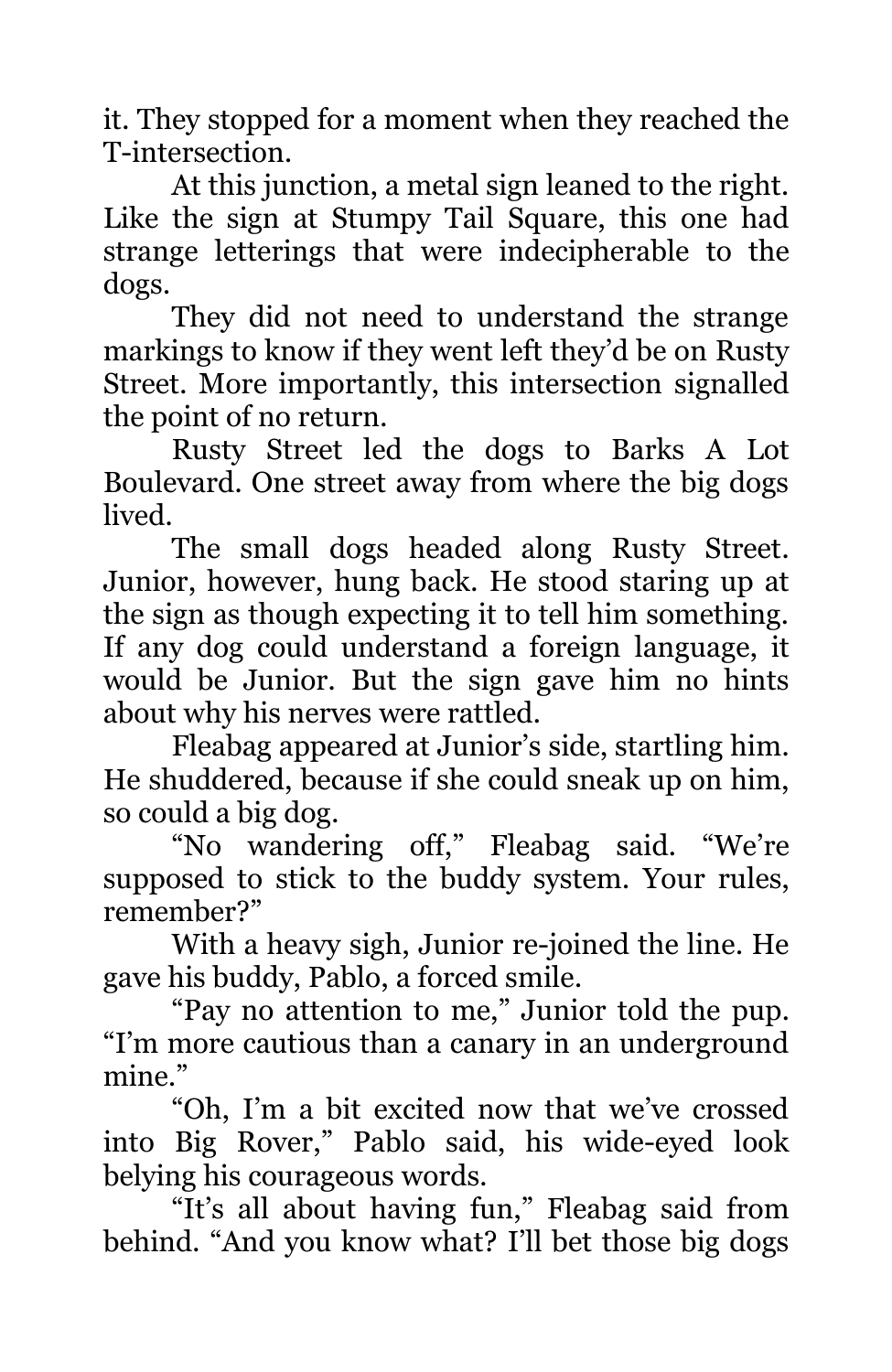are actually soft and sweet on the inside."

"I beg to differ," Junior scoffed. "They're mean and vicious. Mark my words. They'll eat us one of these days."

"I doubt that. Hasn't it ever struck you as odd that we always manage to get away unharmed?"

Junior titled his head. "What are you saying? That the big dogs *let* us escape?"

"Come on now," Harry said from the front of the line. "You know we always escape because the big dogs are stupid. It takes their huge heads half the night to figure out how to unbuckle their collars."

This gave all the dogs a chuckle. All except Junior.

"Quit being so negative, will you?" Fleabag told him harshly.

"Sorry. I just have a bad feeling."

Her tone softened. "Look on the bright side, Junior. The sooner you get this over and done with, the sooner you can go home and curl up in your basket. So relax, will ya."

But Junior would never be able to relax.

Not while the scent of big dogs hung in the air.